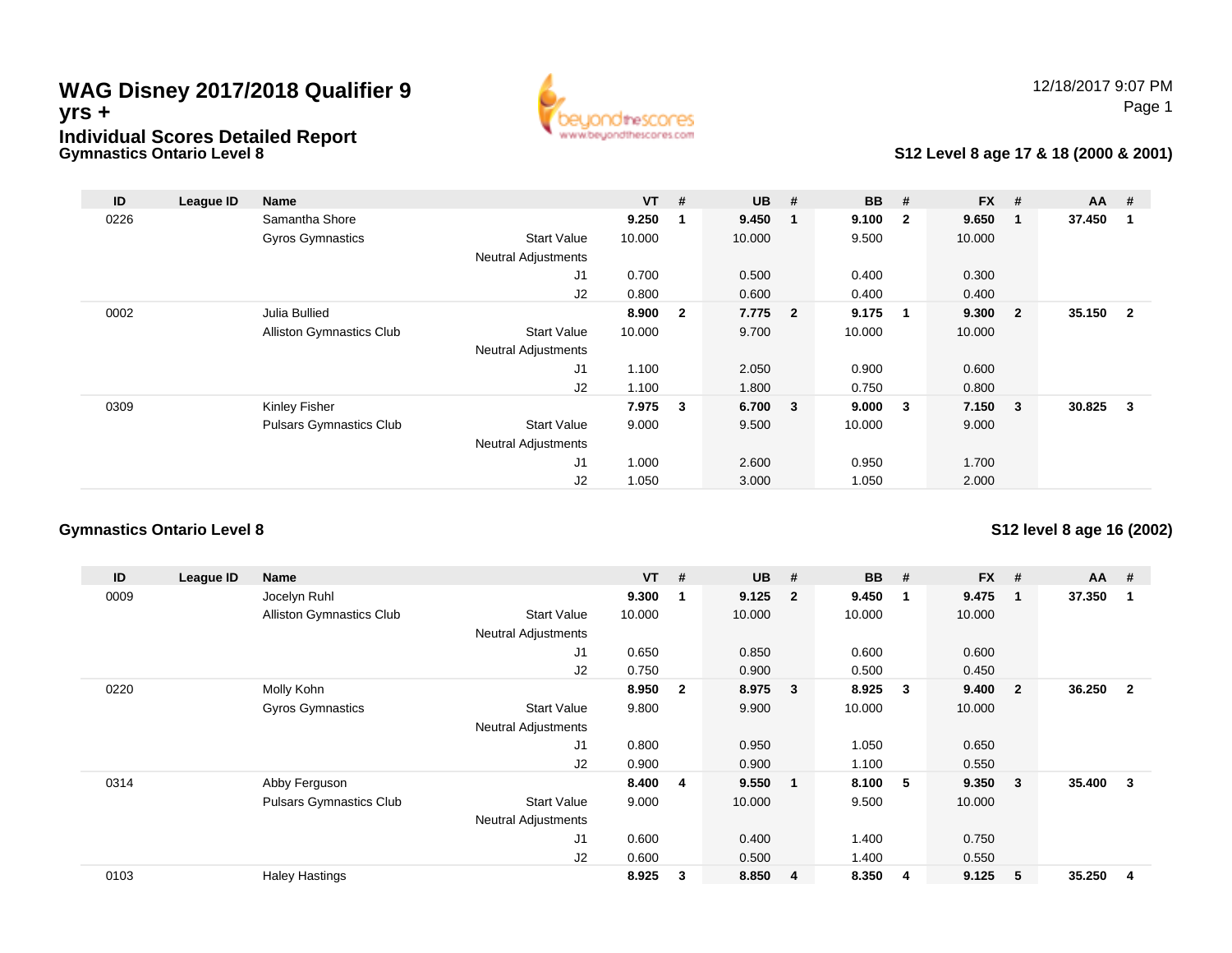| WAG Disney 2017/2018 Qualifier 9<br>yrs +<br><b>Individual Scores Detailed Report</b> |                                |                            |        | 12/18/2017 9:07 PM<br>Page 2 |        |    |                                  |         |  |        |     |
|---------------------------------------------------------------------------------------|--------------------------------|----------------------------|--------|------------------------------|--------|----|----------------------------------|---------|--|--------|-----|
|                                                                                       | <b>KSG Aurora</b>              | <b>Start Value</b>         | 10.000 |                              | 10.000 |    | 9.500                            | 10.000  |  |        |     |
|                                                                                       |                                | <b>Neutral Adjustments</b> |        |                              |        |    |                                  |         |  |        |     |
|                                                                                       |                                | J1                         | 1.050  |                              | 1.200  |    | 1.200                            | 0.950   |  |        |     |
|                                                                                       |                                | J2                         | 1.100  |                              | 1.100  |    | 1.100                            | 0.800   |  |        |     |
| 0310                                                                                  | <b>Haley Hollander</b>         |                            | 8.175  | - 5                          | 7.350  | -5 | 9.425<br>$\overline{\mathbf{2}}$ | 9.325 4 |  | 34.275 | - 5 |
|                                                                                       | <b>Pulsars Gymnastics Club</b> | <b>Start Value</b>         | 9.800  |                              | 8.900  |    | 10.000                           | 10.000  |  |        |     |
|                                                                                       |                                | <b>Neutral Adjustments</b> |        |                              |        |    |                                  |         |  |        |     |
|                                                                                       |                                | J1                         | 1.650  |                              | 1.600  |    | 0.550                            | 0.700   |  |        |     |

J2

1.600 1.500 0.600 0.650

# **Gymnastics Ontario Level 8**

**S12 Level 8 age 15 (2003)**

| ID   | League ID | <b>Name</b>                    |                            | $VT$ # |                | <b>UB</b> | #                       | <b>BB</b> | #                       | <b>FX</b> | #              | $AA$ # |                |
|------|-----------|--------------------------------|----------------------------|--------|----------------|-----------|-------------------------|-----------|-------------------------|-----------|----------------|--------|----------------|
| 0102 |           | Lauren Lowe                    |                            | 8.850  | $\overline{2}$ | 9.275     | - 1                     | 9.450     | $\overline{\mathbf{1}}$ | 9.250     | $\overline{2}$ | 36.825 |                |
|      |           | <b>KSG Aurora</b>              | <b>Start Value</b>         | 9.800  |                | 10.000    |                         | 10.000    |                         | 10.000    |                |        |                |
|      |           |                                | <b>Neutral Adjustments</b> |        |                |           |                         |           |                         |           |                |        |                |
|      |           |                                | J1                         | 0.900  |                | 0.650     |                         | 0.500     |                         | 0.800     |                |        |                |
|      |           |                                | J2                         | 1.000  |                | 0.800     |                         | 0.600     |                         | 0.700     |                |        |                |
| 0312 |           | Lynden Albert                  |                            | 8.825  | 3              | 8.525     | $\overline{\mathbf{2}}$ | 9.325     | $\overline{\mathbf{2}}$ | 9.300     |                | 35.975 | $\overline{2}$ |
|      |           | <b>Pulsars Gymnastics Club</b> | <b>Start Value</b>         | 10.000 |                | 9.500     |                         | 10.000    |                         | 10.000    |                |        |                |
|      |           |                                | <b>Neutral Adjustments</b> |        |                |           |                         |           |                         |           |                |        |                |
|      |           |                                | J1                         | 1.100  |                | 0.950     |                         | 0.650     |                         | 0.800     |                |        |                |
|      |           |                                | J2                         | 1.250  |                | 1.000     |                         | 0.700     |                         | 0.600     |                |        |                |
| 0084 |           | <b>Grace Elford</b>            |                            | 9.075  | $\mathbf 1$    | 7.400 3   |                         | 8.550     | - 3                     | 8.350     | 3              | 33.375 | 3              |
|      |           | Woodstock Gym Club             | <b>Start Value</b>         | 9.800  |                | 9.200     |                         | 10.000    |                         | 10.000    |                |        |                |
|      |           |                                | <b>Neutral Adjustments</b> |        |                |           |                         |           |                         | $-0.100$  |                |        |                |
|      |           |                                | J <sub>1</sub>             | 0.650  |                | 1.700     |                         | 1.350     |                         | 1.500     |                |        |                |
|      |           |                                | J2                         | 0.800  |                | 1.900     |                         | 1.550     |                         | 1.600     |                |        |                |

#### **Gymnastics Ontario Level 8**

**S12 Level 8 age 14 (2004)**

| ID   | League ID | <b>Name</b>       |                     | <b>VT</b> | # | <b>UB</b> | #            | <b>BB</b> | - #          | <b>FX</b> | - #            | <b>AA</b> | #  |
|------|-----------|-------------------|---------------------|-----------|---|-----------|--------------|-----------|--------------|-----------|----------------|-----------|----|
| 0100 |           | Kate Michelberger |                     | 8.525     |   | 9.050     | $\mathbf{2}$ | 9.325     |              | 9.550     |                | 36.450    |    |
|      |           | <b>KSG Aurora</b> | <b>Start Value</b>  | 9.800     |   | 10.000    |              | 10.000    |              | 10.000    |                |           |    |
|      |           |                   | Neutral Adjustments |           |   |           |              |           |              |           |                |           |    |
|      |           |                   | J <sub>1</sub>      | 1.250     |   | 0.850     |              | 0.650     |              | 0.350     |                |           |    |
|      |           |                   | J2                  | 1.300     |   | 1.050     |              | 0.700     |              | 0.550     |                |           |    |
| 0008 |           | Wren Picco        |                     | 8.200     | 2 | 9.175     |              | 9.300     | $\mathbf{2}$ | 9.350     | $\overline{2}$ | 36.025    | -2 |